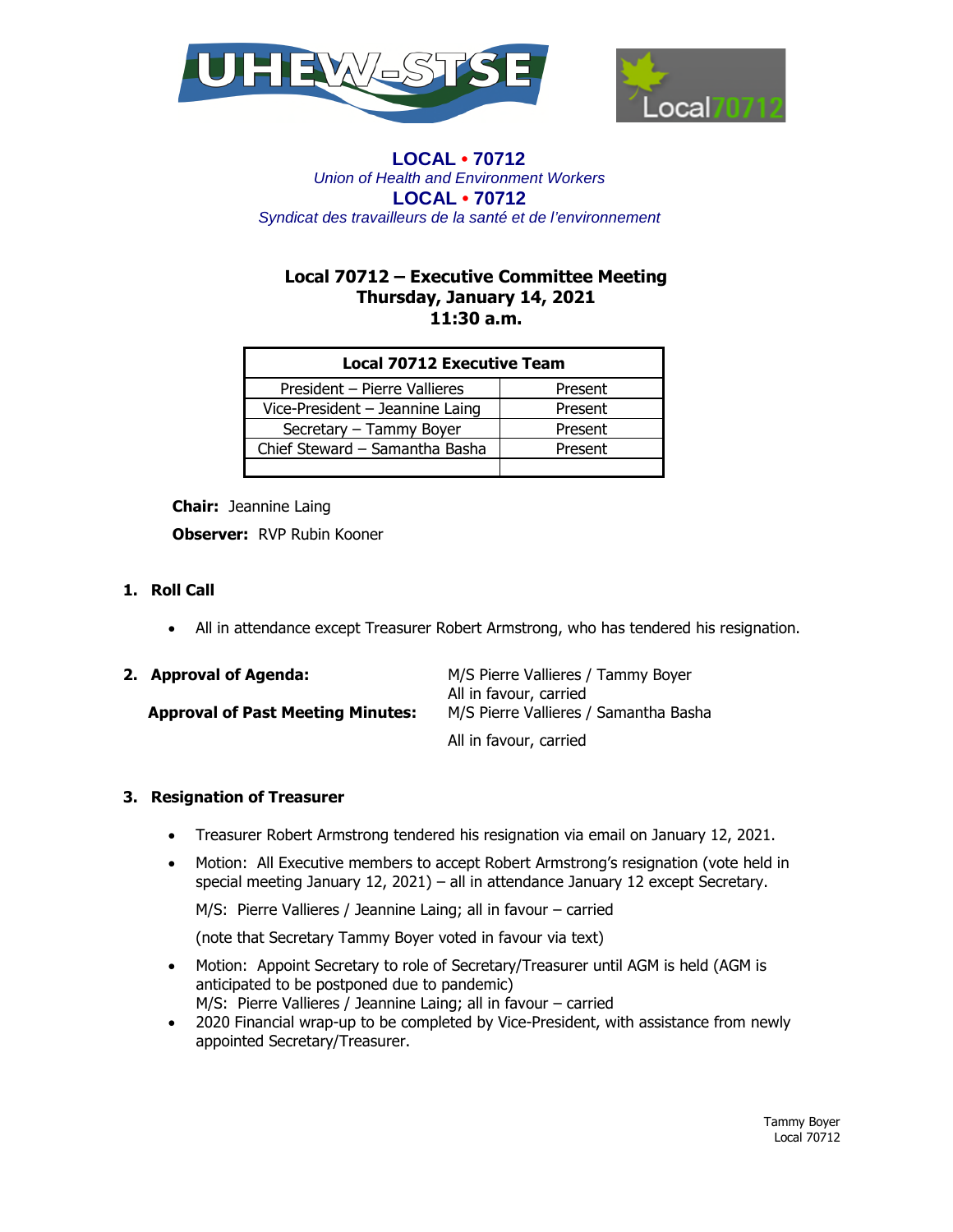



# **4. President and Vice President's Report**

- Action Plan: Nothing has changed since last month; Vice-President will post a final 2020 Action Plan for the website
- OHS: As Ontario is in lockdown under a stay at home order, Phase 0 is still in place (there are no plans to return to work at this time); IAAC is not considering a return to work due to Ontario's lockdown; NRCan is also back to Phase 0
- River Road OHS Committee: President will contact them to advise that Robert Armstrong will no longer be representing PSAC at the table; Dave Buot has volunteered to be the new PSAC representative

Motion: Accept Dave Buot as the new River Road OHS representative (as he is not on the Executive)

M/S: Pierre Vallieres / Tammy Boyer – all in favour, carried

- Bargaining: An email will be issued requesting input from the membership, which will then be rolled up as a group submission. Deadline set for January 30, 2021
- Other issues: Naveed Ahmad is on assignment and not a part of Local 70712 for the duration. As a result, he is no longer eligible to attend the upcoming UHEW Convention as an Observer; Samantha Basha will now attend in his stead as Observer; Robert Armstrong remains as alternate. A new delegate list has been prepared and submitted as follows: Delegates – Pierre Vallieres and Jeannine Laing Observers – Tammy Boyer, Luke Periard and Samantha Basha

Alternate – Robert Armstrong

### **5. Treasurer Report**

- No updates received from outgoing Treasurer
- Webmaster was not paid by the outgoing Treasurer at the beginning of January 2021 for services to be rendered January to March 2021 as had been requested; President to pay invoice asap
- Going forward, all expense claims are to be reviewed by the whole Executive, not just the Treasurer, in order that all errors or omissions may be captured
- All financial assets in the Treasurer's possession have been requested to be returned no later than Monday, January 18, 2021

### **6. Chief Steward Report**

- Provided case log for 2020; a few more cases are to be added to complete the record
- As many cases are "Code 699" cases, it should be noted that 699 Leave is being discussed at the National level, and are being discussed case by case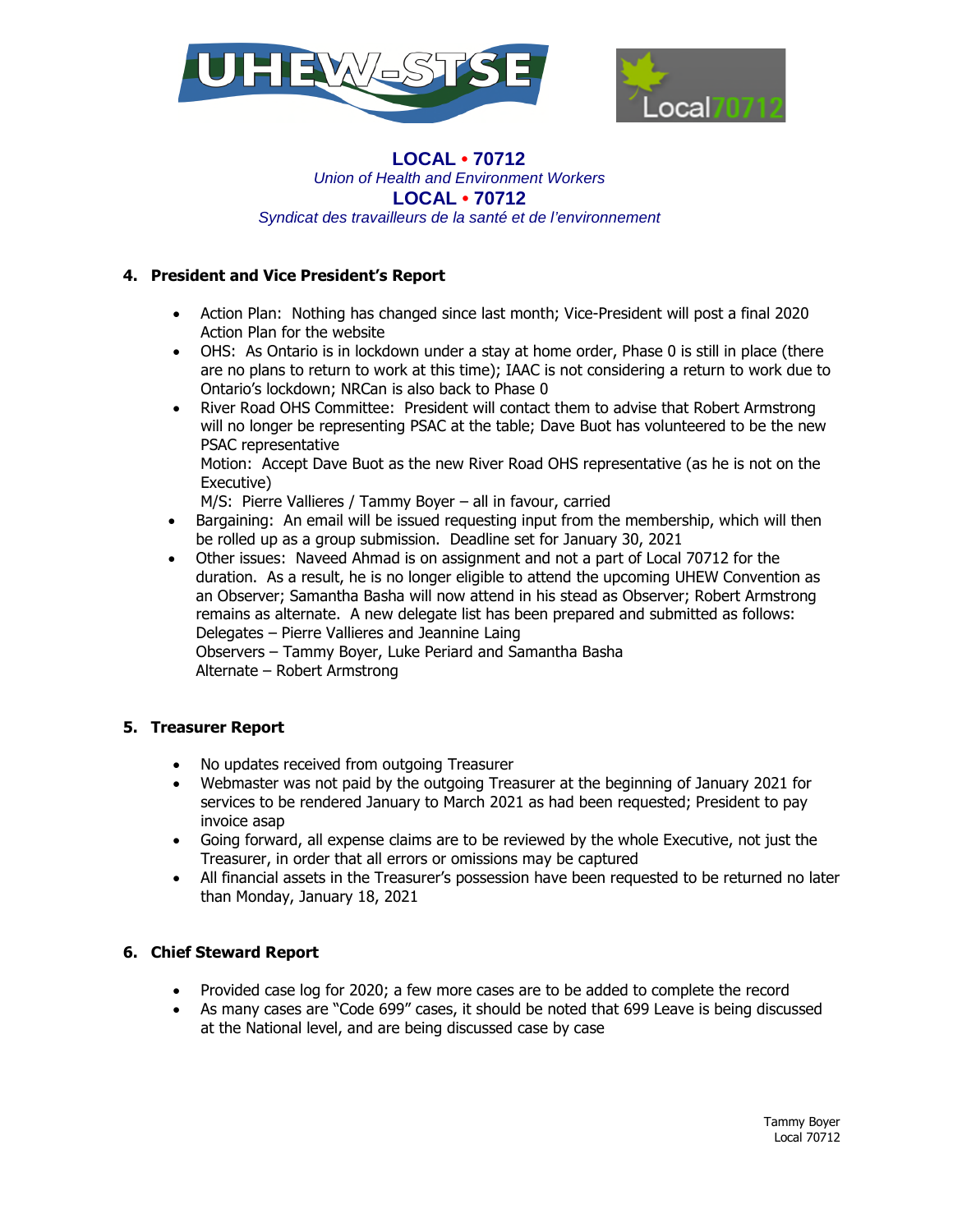



## **7. Local AGM**

 Due to the pandemic, the AGM must be delayed until the Fall 2021 Motion: As per the PSAC and UHEW suspension of AGM timelines until Fall 2021, the Local Executive is putting forward a motion to delay the AGM until Fall 2021. A special general meeting will be convened within the next few months to inform the Local membership of this, as well as provide yearly documentation usually provided at the AGM M/S: Pierre Vallieres / Jeannine Laing – all in favour, carried unanimously

## **8. Virtual GM (General Meeting)**

- It is anticipated that a virtual general meeting will be held by at the end of March 2021, where By-Law changes and financial documents will be presented
- Tentative date set: March 25, 2021; Vice-President to book the date with UHEW

### **9. Documents to be presented to Membership**

Documents must be submitted one month prior to a meeting with the membership

### **10. NCR Council Meeting Representative**

- Luke Periard was selected as Representative, with Pierre Vallieres as Observer; RVP would prefer to see the President as Representative, but President is opposed to this
- In future, all representatives are to be selected by way of Motions

# **11. UHEW Bargaining Conference**

- The Local can put forward Executive Members as nominees to represent different bargaining units (only active union officers are accepted to this conference, making Robert Armstrong no longer eligible to attend)
- Samantha Basha is nominated to represent the PA group; Pierre Vallieres and Jeannine Laing are nominated to represent the TC group

### **12. Local Bargaining Demands**

 An email will be sent to the membership requesting submissions, so that we might submit as a group; members may also submit on behalf of themselves online